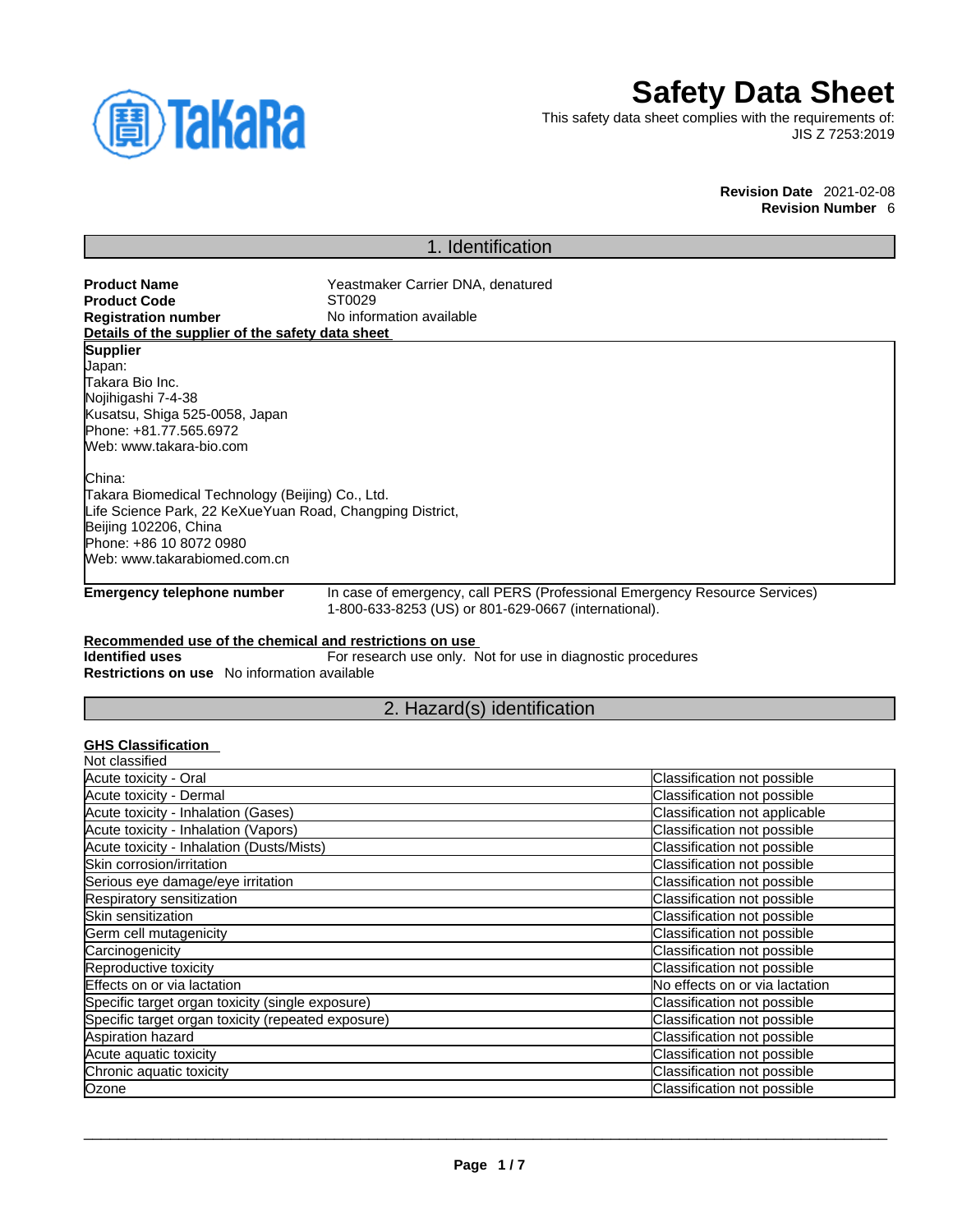#### **GHS label elements**

**Hazard Statements**  Not classified

**Prevention** • Not applicable

**Response** • Not applicable **Storage** • Not applicable **Disposal** • Not applicable

**Other hazards**  No information available.

3. Composition/information on ingredients

#### **Pure substance/mixture** Mixture

#### **Pollutant Release and Transfer Registry (PRTR)** Not applicable

#### **Industrial Safety and Health Law**  ISHL Notifiable Substances

Not applicable

Harmful Substances Whose Names Are to be Indicated on the Label Not applicable

### **Poisonous and Deleterious Substances Control Law**

Not applicable

## 4. First-aid measures

| In case of inhalation                                 | Remove to fresh air.                                                                                                    |
|-------------------------------------------------------|-------------------------------------------------------------------------------------------------------------------------|
| In case of skin contact                               | Wash skin with soap and water.                                                                                          |
| In case of eye contact                                | Rinse thoroughly with plenty of water for at least 15 minutes, lifting lower and upper eyelids.<br>Consult a physician. |
| In case of ingestion                                  | Clean mouth with water and drink afterwards plenty of water.                                                            |
| Most important symptoms/effects,<br>acute and delayed | No information available.                                                                                               |
| Note to physicians                                    | Treat symptomatically.                                                                                                  |

5. Fire-fighting measures

**Suitable Extinguishing Media** Use extinguishing measures that are appropriate to local circumstances and the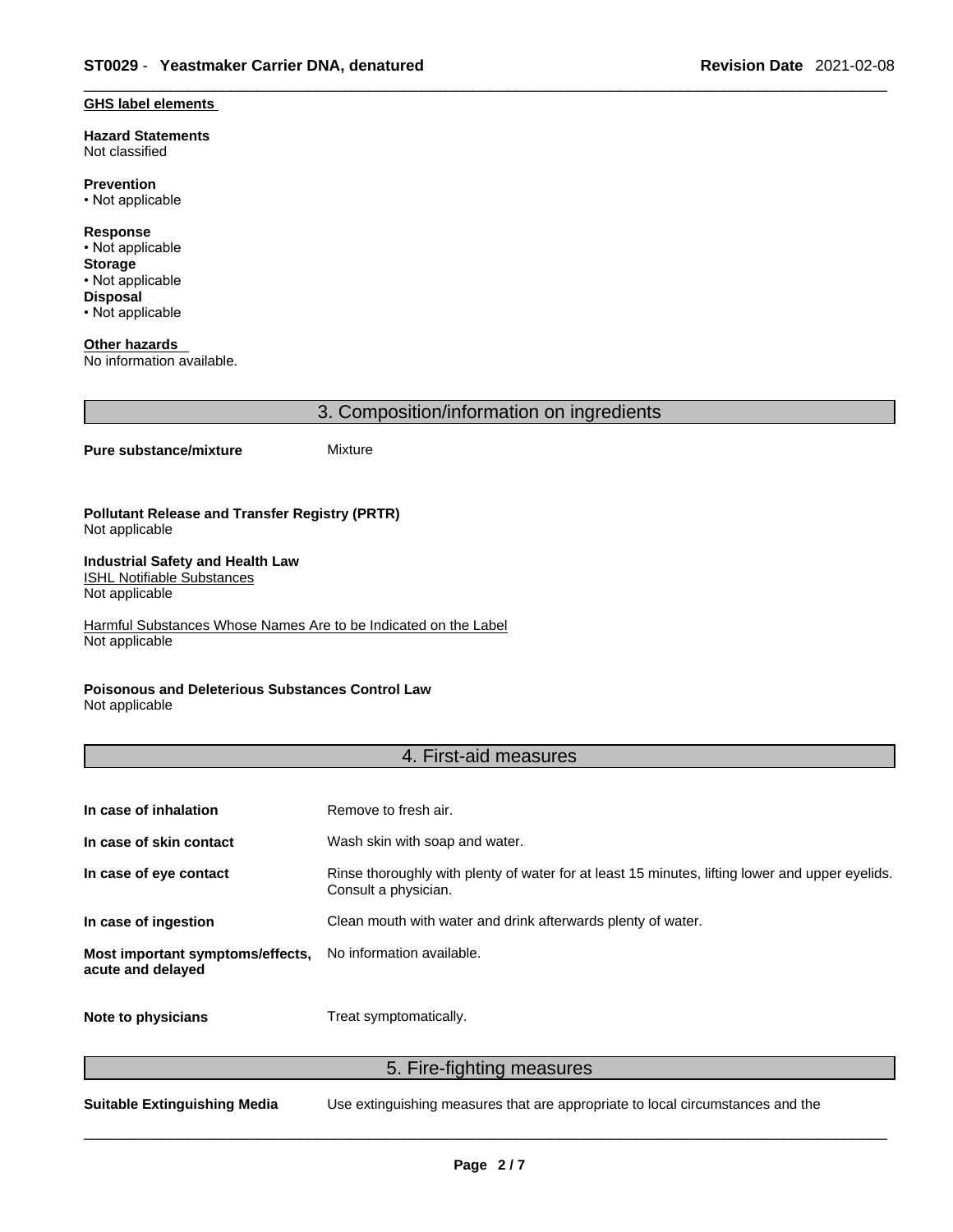## \_\_\_\_\_\_\_\_\_\_\_\_\_\_\_\_\_\_\_\_\_\_\_\_\_\_\_\_\_\_\_\_\_\_\_\_\_\_\_\_\_\_\_\_\_\_\_\_\_\_\_\_\_\_\_\_\_\_\_\_\_\_\_\_\_\_\_\_\_\_\_\_\_\_\_\_\_\_\_\_\_\_\_\_\_\_\_\_\_\_\_\_\_ **ST0029** - **Yeastmaker Carrier DNA, denatured Revision Date** 2021-02-08

|                                                                   | surrounding environment.                                                                                                              |
|-------------------------------------------------------------------|---------------------------------------------------------------------------------------------------------------------------------------|
| Unsuitable extinguishing media                                    | Do not scatter spilled material with high pressure water streams.                                                                     |
| Specific hazards arising from the<br>chemical                     | No information available.                                                                                                             |
| <b>Special Extinguishing Media</b><br><b>Large Fire</b>           | Cool drums with water spray.<br>CAUTION: Use of water spray when fighting fire may be inefficient.                                    |
| Special protective equipment and<br>precautions for fire-fighters | Firefighters should wear self-contained breathing apparatus and full firefighting turnout<br>gear. Use personal protection equipment. |

# 6. Accidental release measures

| Personal precautions, protective<br>equipment and emergency<br>procedures | Ensure adequate ventilation.                                                         |
|---------------------------------------------------------------------------|--------------------------------------------------------------------------------------|
| For emergency responders                                                  | Use personal protection recommended in Section 8.                                    |
| <b>Environmental precautions</b>                                          | See Section 12 for additional Ecological Information.                                |
| <b>Methods for containment</b>                                            | Prevent further leakage or spillage if safe to do so.                                |
| Methods for cleaning up                                                   | Pick up and transfer to properly labeled containers.                                 |
| <b>Prevention of secondary hazards</b>                                    | Clean contaminated objects and areas thoroughly observing environmental regulations. |

# 7. Handling and storage

| <b>Handling</b>           |                                                                          |
|---------------------------|--------------------------------------------------------------------------|
| Advice on safe handling   | Handle in accordance with good industrial hygiene and safety practice.   |
| <b>Storage</b>            |                                                                          |
| <b>Storage Conditions</b> | Keep containers tightly closed in a dry, cool and well-ventilated place. |

# 8. Exposure controls/personal protection

| <b>Engineering controls</b>                                                    | <b>Showers</b><br>Eyewash stations                                                                                                                                                     |
|--------------------------------------------------------------------------------|----------------------------------------------------------------------------------------------------------------------------------------------------------------------------------------|
| <b>Exposure guidelines</b>                                                     | Ventilation systems.<br>This product, as supplied, does not contain any hazardous materials with occupational<br>exposure limits established by the region specific regulatory bodies. |
| <b>Biological occupational exposure</b><br><b>limits</b>                       | This product, as supplied, does not contain any hazardous materials with biological limits<br>established by the region specific regulatory bodies                                     |
| <b>Environmental exposure controls</b><br><b>Personal Protective Equipment</b> | No information available.                                                                                                                                                              |
| <b>Respiratory protection</b>                                                  | No protective equipment is needed under normal use conditions. If exposure limits are<br>exceeded or irritation is experienced, ventilation and evacuation may be required.            |
| <b>Eye/face protection</b>                                                     | No special protective equipment required.                                                                                                                                              |
| Skin and body protection                                                       | No special protective equipment required.                                                                                                                                              |
|                                                                                |                                                                                                                                                                                        |

# 9. Physical and chemical properties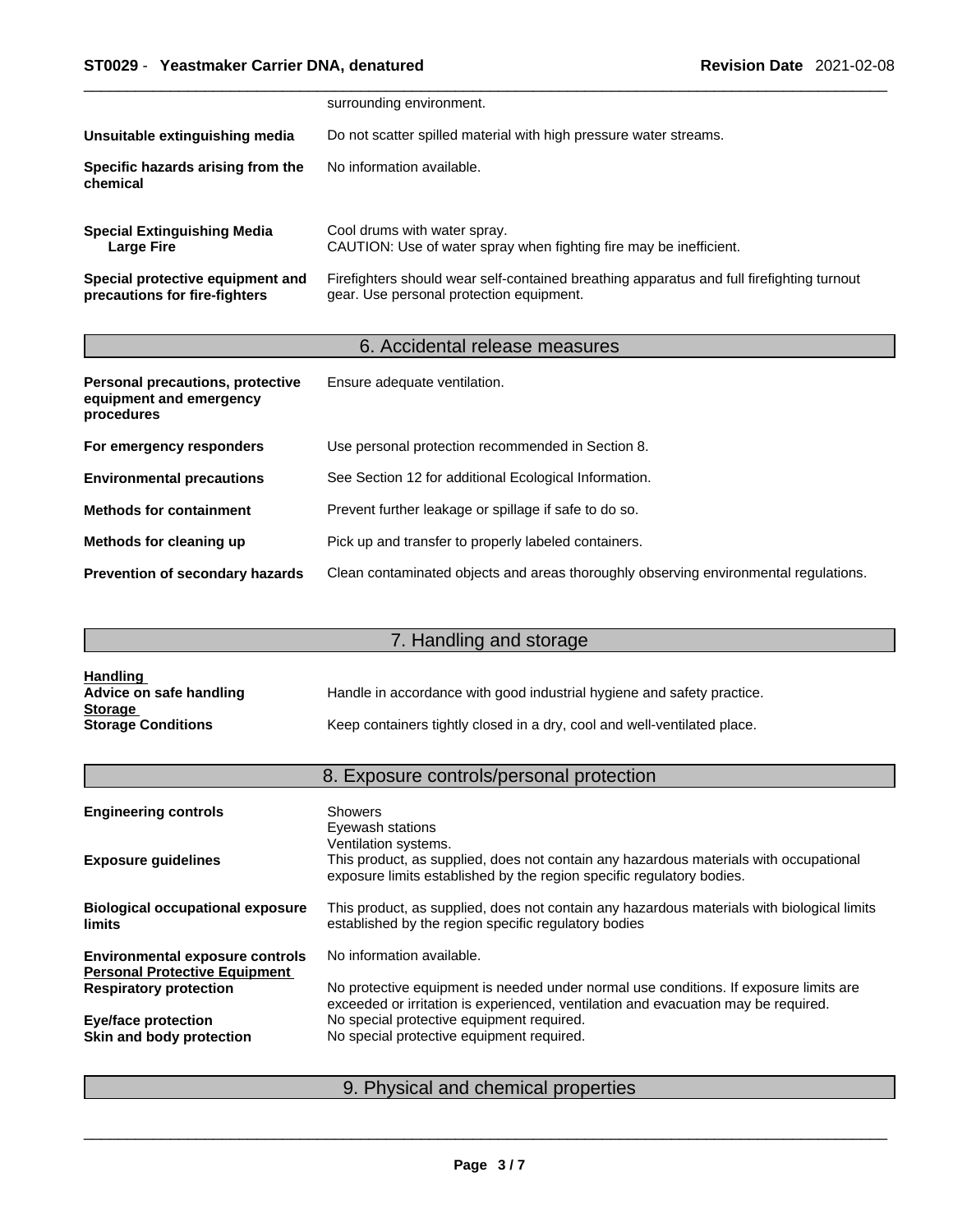#### **Information on basic physical and chemical properties**

| Appearance<br><b>Physical state</b>          | Viscous<br>Liquid        |                          |
|----------------------------------------------|--------------------------|--------------------------|
| Color                                        | Clear                    |                          |
| Odor                                         | Odorless                 |                          |
| <b>Odor Threshold</b>                        | No information available |                          |
|                                              |                          |                          |
| <b>Property</b>                              | <b>Values</b>            | Remarks • Method         |
| Melting point / freezing point               |                          | No information available |
| Boiling point/boiling range (°C)             |                          | No information available |
| Flammability (solid, gas)                    |                          | No information available |
| Upper/lower flammability or explosive limits |                          |                          |
| <b>Upper flammability limit:</b>             |                          |                          |
| Lower flammability limit:                    |                          |                          |
| <b>Flash point</b>                           |                          | ASTM D 56                |
| <b>Evaporation Rate</b>                      |                          | No information available |
| <b>Autoignition temperature</b>              |                          | No information available |
| <b>Decomposition temperature</b>             |                          | No information available |
| рH                                           |                          | No information available |
| <b>Viscosity</b>                             |                          |                          |
| <b>Kinematic viscosity</b>                   |                          | No information available |
| <b>Dynamic Viscosity</b>                     |                          | No information available |
| <b>Water solubility</b>                      |                          | No information available |
| Solubility in other solvents                 |                          | No information available |
| <b>Partition Coefficient</b>                 |                          | No information available |
| (n-octanol/water)                            |                          |                          |
| Vapor pressure                               |                          | No information available |
| <b>Vapor density</b>                         |                          | No information available |
| <b>Relative density</b>                      |                          | No information available |
| <b>Particle characteristics</b>              |                          |                          |
| <b>Particle Size</b>                         |                          | Not applicable           |
| <b>Particle Size Distribution</b>            |                          | Not applicable           |
| <b>Other information</b>                     |                          |                          |

**Oxidizing properties** No information available

**Explosive properties** No information available

# 10. Stability and reactivity

**Reactivity Reactivity Reactivity Chemical stability No information available.**<br> **Chemical stability Reaction** Stable under normal cond Stable under normal conditions.<br>None under normal processing. **Possibility of hazardous reactions Incompatible materials** None known based on information supplied. **Hazardous Decomposition Products** None known based on information supplied. **Explosion Data Sensitivity to static discharge** None. **Sensitivity to mechanical impact** None.

11. Toxicological information

### **Acute toxicity**

### **Numerical measures of toxicity - Product Information**

1.846 % of the mixture consists of ingredient(s) of unknown acute oral toxicity

1.846 % of the mixture consists of ingredient(s) of unknown acute dermal toxicity

1.846 % of the mixture consists of ingredient(s) of unknown acute inhalation toxicity (gas)

1.846 % of the mixture consists of ingredient(s) of unknown acute inhalation toxicity (vapor)

1.846 % of the mixture consists of ingredient(s) ofunknown acute inhalation toxicity (dust/mist)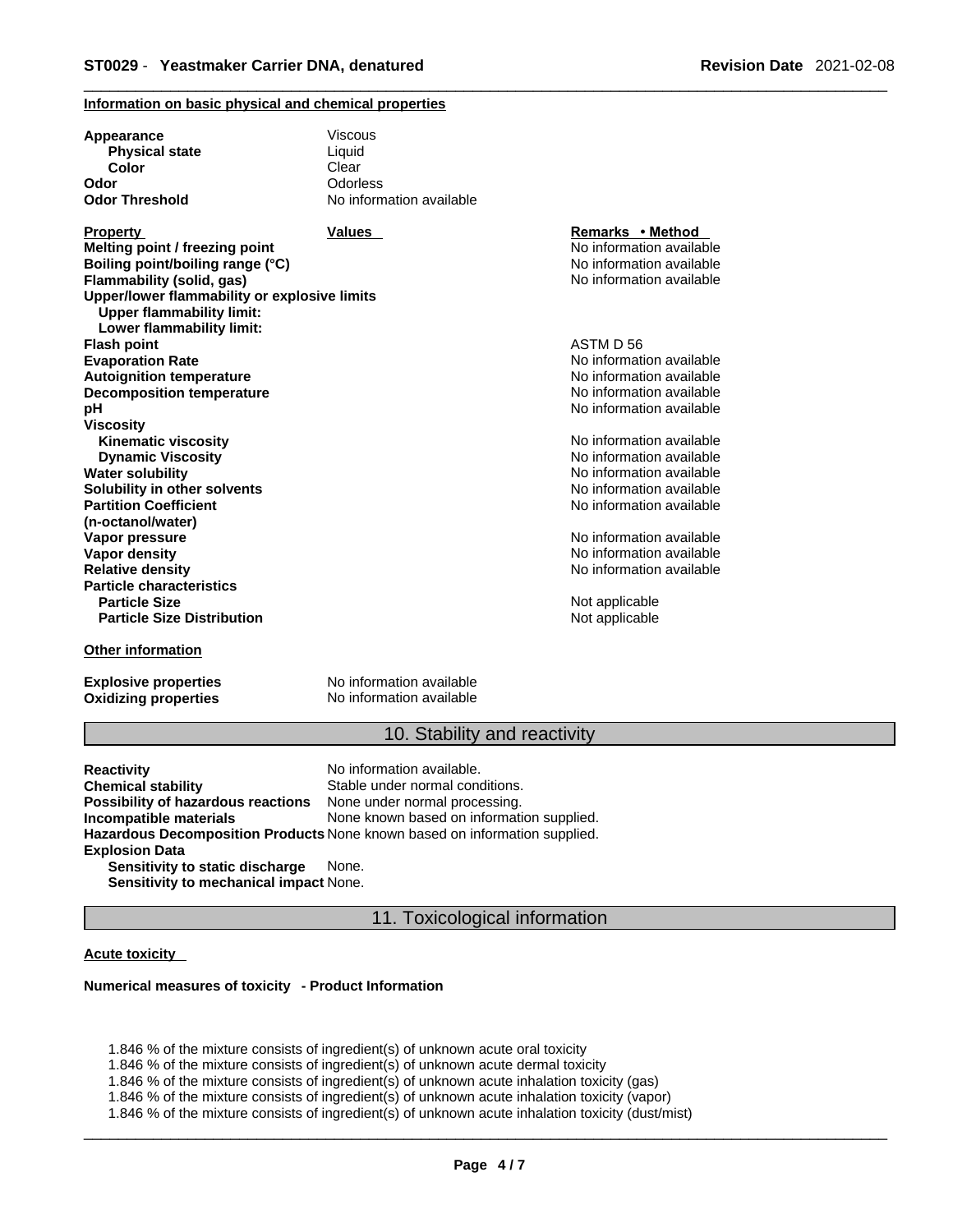| <b>Symptoms</b>                   | No information available.                                                                      |
|-----------------------------------|------------------------------------------------------------------------------------------------|
| <b>Product Information</b>        |                                                                                                |
| Ingestion                         | Specific test data for the substance or mixture is not available.                              |
| <b>Inhalation</b>                 | Specific test data for the substance or mixture is not available.                              |
| <b>Skin contact</b>               | Specific test data for the substance or mixture is not available.                              |
| Eye contact                       | Specific test data for the substance or mixture is not available.                              |
| <b>Skin corrosion/irritation</b>  | Based on available data, the classification criteria are not met. Classification not possible. |
| Serious eye damage/eye irritation | Based on available data, the classification criteria are not met. Classification not possible. |
| Respiratory or skin sensitization | Classification not possible.                                                                   |
| <b>Germ cell mutagenicity</b>     | Based on available data, the classification criteria are not met. Classification not possible. |
| Carcinogenicity                   | Based on available data, the classification criteria are not met. Classification not possible. |
| <b>Reproductive toxicity</b>      | Based on available data, the classification criteria are not met. Classification not possible. |
| <b>STOT - single exposure</b>     | Based on available data, the classification criteria are not met. Classification not possible. |
| STOT - repeated exposure          | Based on available data, the classification criteria are not met. Classification not possible. |
| <b>Aspiration hazard</b>          | Based on available data, the classification criteria are not met. Classification not possible. |

| 12. Ecological information                            |                                                                                                                             |  |
|-------------------------------------------------------|-----------------------------------------------------------------------------------------------------------------------------|--|
| <b>Ecotoxicity</b>                                    | Classification not possible.                                                                                                |  |
| Percentage for unknown<br>hazards                     | 0.846 % of the mixture consists of component(s) of unknown hazards to the aquatic<br>environment.                           |  |
| <b>Persistence and degradability</b>                  | No information available.                                                                                                   |  |
| <b>Bioaccumulation</b>                                | No information available.                                                                                                   |  |
| Hazardous to the ozone layer<br>Other adverse effects | Classification not possible. Based on available data, the classification criteria are not met.<br>No information available. |  |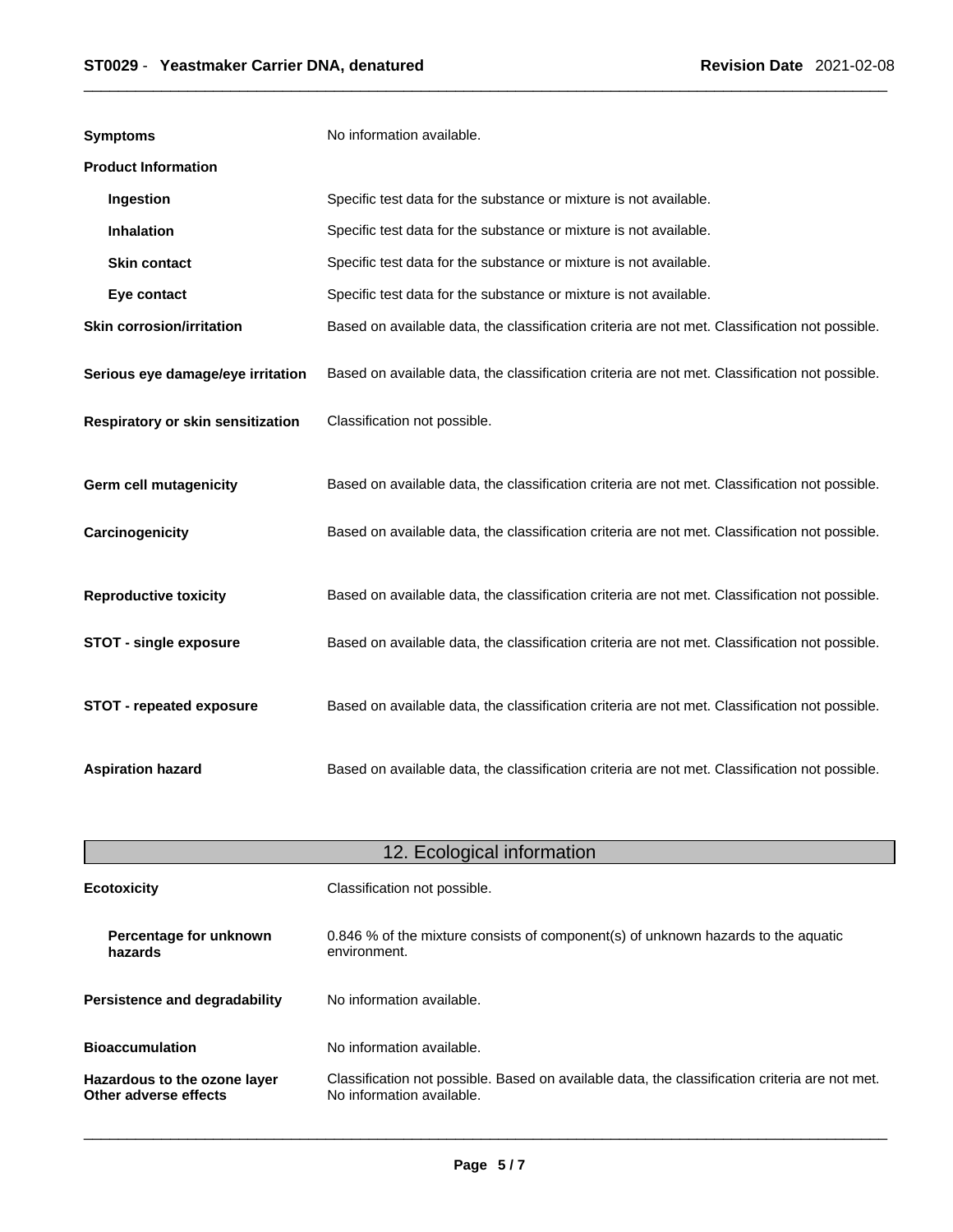|                                                                                                                                                                                                                                                                                                                                                                                                                                                                                                      | 13. Disposal considerations                                                                                        |
|------------------------------------------------------------------------------------------------------------------------------------------------------------------------------------------------------------------------------------------------------------------------------------------------------------------------------------------------------------------------------------------------------------------------------------------------------------------------------------------------------|--------------------------------------------------------------------------------------------------------------------|
| Waste from residues/unused<br>products                                                                                                                                                                                                                                                                                                                                                                                                                                                               | Dispose of in accordance with local regulations. Dispose of waste in accordance with<br>environmental legislation. |
| <b>Contaminated packaging</b>                                                                                                                                                                                                                                                                                                                                                                                                                                                                        | Do not reuse empty containers.                                                                                     |
|                                                                                                                                                                                                                                                                                                                                                                                                                                                                                                      | 14. Transport information                                                                                          |
| <b>IMDG</b>                                                                                                                                                                                                                                                                                                                                                                                                                                                                                          | Not regulated                                                                                                      |
|                                                                                                                                                                                                                                                                                                                                                                                                                                                                                                      | Not regulated                                                                                                      |
| <u>ADR</u>                                                                                                                                                                                                                                                                                                                                                                                                                                                                                           |                                                                                                                    |
| IATA                                                                                                                                                                                                                                                                                                                                                                                                                                                                                                 | Not regulated                                                                                                      |
| <u>Japan</u>                                                                                                                                                                                                                                                                                                                                                                                                                                                                                         | Not regulated                                                                                                      |
|                                                                                                                                                                                                                                                                                                                                                                                                                                                                                                      | 15. Regulatory information                                                                                         |
| <b>National regulations</b>                                                                                                                                                                                                                                                                                                                                                                                                                                                                          |                                                                                                                    |
| <b>Pollutant Release and Transfer Registry (PRTR)</b><br>Not applicable                                                                                                                                                                                                                                                                                                                                                                                                                              |                                                                                                                    |
| <b>Industrial Safety and Health Law</b><br>Not applicable<br><b>ISHL Notifiable Substances</b><br>Not applicable                                                                                                                                                                                                                                                                                                                                                                                     |                                                                                                                    |
| <b>Poisonous and Deleterious Substances Control Law</b><br>Not applicable                                                                                                                                                                                                                                                                                                                                                                                                                            |                                                                                                                    |
| <b>Fire Service Law:</b><br>Not applicable                                                                                                                                                                                                                                                                                                                                                                                                                                                           |                                                                                                                    |
| Not applicable                                                                                                                                                                                                                                                                                                                                                                                                                                                                                       | Act on the Evaluation of Chemical Substances and Regulation of Their Manufacture, etc. (CSCL)                      |
| Act on Prevention of Marine Pollution and Maritime Disaster<br>Not applicable                                                                                                                                                                                                                                                                                                                                                                                                                        |                                                                                                                    |
| <b>International Regulations</b>                                                                                                                                                                                                                                                                                                                                                                                                                                                                     |                                                                                                                    |
|                                                                                                                                                                                                                                                                                                                                                                                                                                                                                                      | The Stockholm Convention on Persistent Organic Pollutants Not applicable                                           |
| The Rotterdam Convention Not applicable                                                                                                                                                                                                                                                                                                                                                                                                                                                              |                                                                                                                    |
| <b>International Inventories</b><br><b>IECSC</b>                                                                                                                                                                                                                                                                                                                                                                                                                                                     |                                                                                                                    |
| Legend:<br>TSCA - United States Toxic Substances Control Act Section 8(b) Inventory<br><b>DSL/NDSL</b> - Canadian Domestic Substances List/Non-Domestic Substances List<br><b>ENCS</b> - Japan Existing and New Chemical Substances<br><b>IECSC</b> - China Inventory of Existing Chemical Substances<br><b>KECL</b> - Korean Existing and Evaluated Chemical Substances<br>PICCS - Philippines Inventory of Chemicals and Chemical Substances<br>AICS - Australian Inventory of Chemical Substances | EINECS/ELINCS - European Inventory of Existing Chemical Substances/European List of Notified Chemical Substances   |